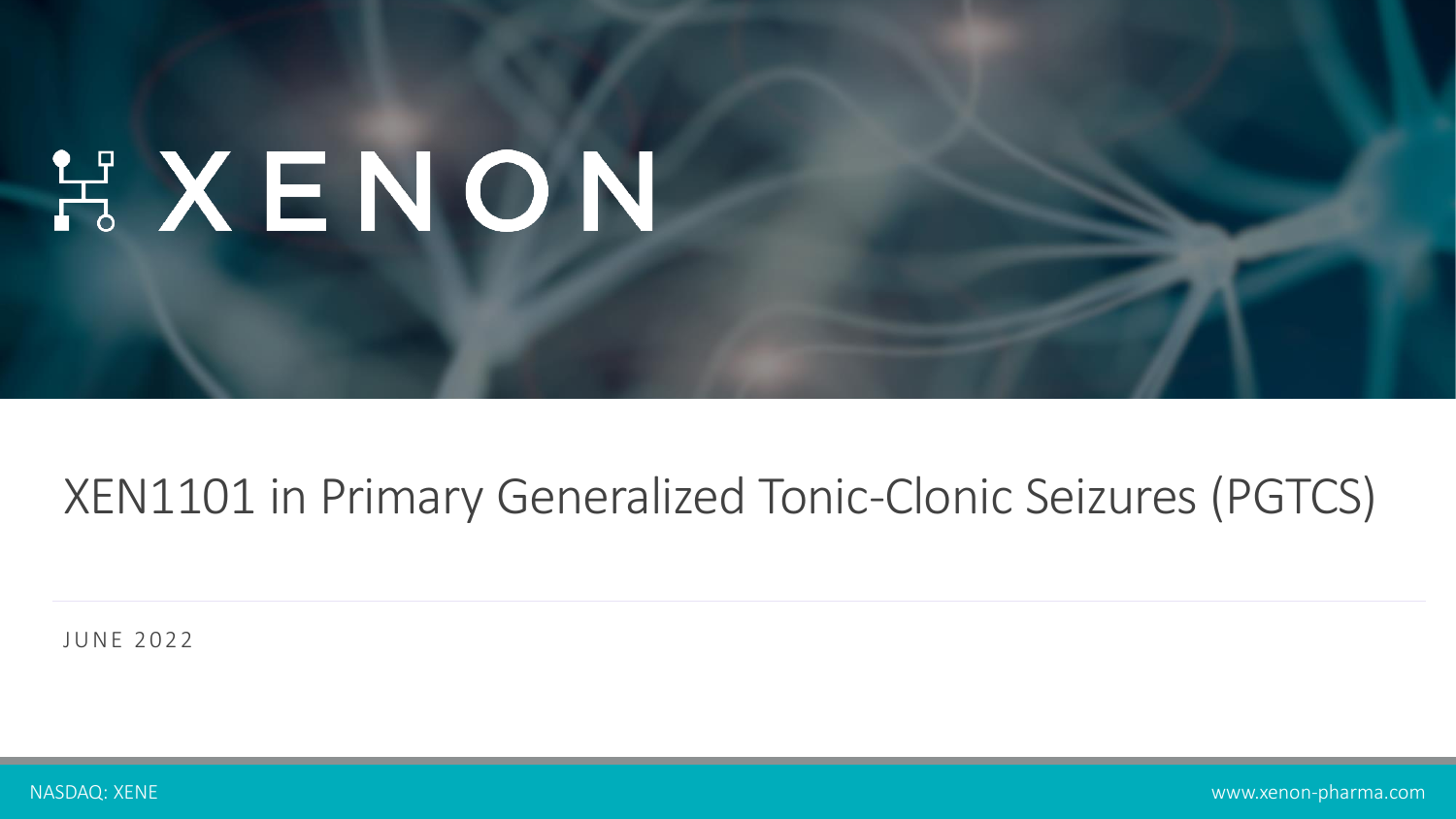### Forward Looking Statement/Safe Harbor

This slide presentation and the accompanying oral commentary contain forward-looking statements that involve risks, uncertainties and assumptions. If the risks or uncertainties ever materialize or the assumptions prove incorrect, our results may differ materially from those expressed or implied by such forward-looking statements. All statements other than statements of historical fact could be deemed forward-looking, including, but not limited to, statements regarding research and clinical development plans and timelines; the timing of and future results from clinical trials, including those related to XEN1101; the potential efficacy, safety profile, future development plans, addressable market, regulatory success and commercial potential of XEN1101; the anticipated timing of IND, or IND-equivalent, submissions and the initiation of future clinical trials for XEN1101; the efficacy of our clinical trial designs; our ability to successfully develop and achieve milestones in the XEN1101; the timing and results of our interactions with regulators; and anticipated enrollment in our clinical trials and the timing thereof.

These statements are based on estimates and information available to us at the time of this presentation and are not guarantees of future performance. Actual results could differ materially from our current expectations as a result of many factors, including but not limited to: the impact of the COVID-19 pandemic on our business, research and clinical development plans and timelines and results of operations, including impact on our clinical trial sites, collaborators, and contractors who act for or on our behalf, may be more severe and more prolonged than currently anticipated; clinical trials may not demonstrate safety and efficacy of any of our or our collaborators' product candidates; promising results from pre-clinical development activities or early clinical trial results may not be replicated in later clinical trials; our assumptions regarding our planned expenditures and sufficiency of our cash to fund operations may be incorrect; our ongoing discovery and pre-clinical efforts may not yield additional product candidates; any of our or our collaborators' product candidates, including XEN1101, may fail in development, may not receive required regulatory approvals, or may be delayed to a point where they are not commercially viable; we may not achieve additional milestones in our proprietary or partnered programs; regulatory agencies may impose additional requirements or delay the initiation of clinical trials; regulatory agencies may be delayed in reviewing, commenting on or approving any of our or our collaborators' clinical development plans as a result of the COVID-19 pandemic, which could further delay development timelines; the impact of competition; the impact of expanded product development and clinical activities on operating expenses; impact of new or changing laws and regulations; adverse conditions in the general domestic and global economic markets; as well as the other risks identified in our filings with the Securities and Exchange Commission and the securities commissions in British Columbia, Alberta and Ontario. Except as required by law, we assume no obligation and do not intend to update these forward-looking statements or to conform these statements to actual results or to changes in our expectations.

"Xenon" and the Xenon logo are registered trademarks or trademarks of Xenon Pharmaceuticals Inc. in various jurisdictions. All other trademarks belong to their respective owner.

#### XXENON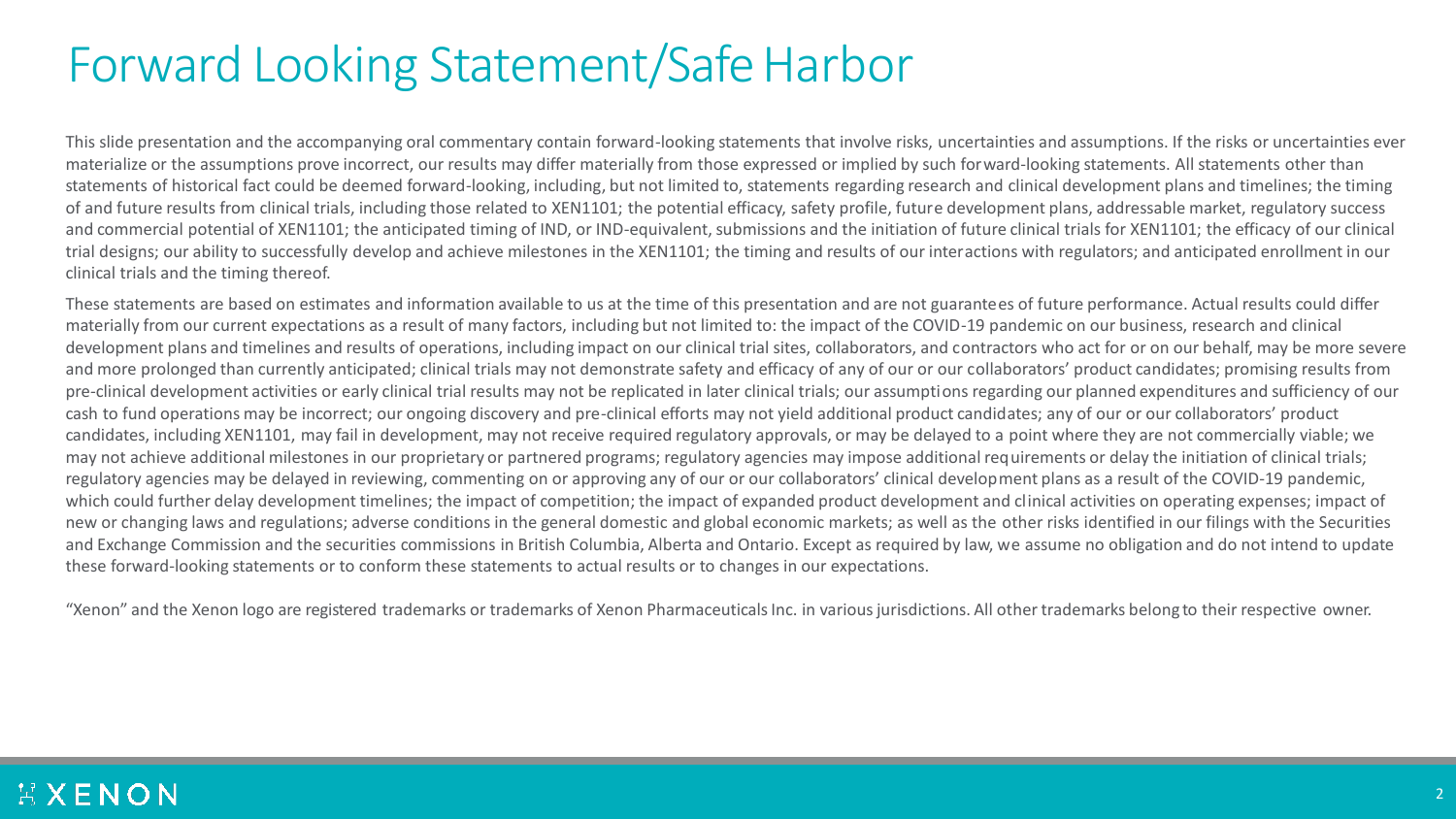## Executive Summary: XEN1101 in PGTCS

|                         | Unmet Medical<br><b>Need in PGTCS</b>        | Generalized epilepsy accounts for at least 30% of epilepsy in the US, of which approximately<br>$\bullet$<br>80% have primary generalized tonic-clonic seizures (PGTCS)<br>PGTCS are severe, life-threatening seizures, also known as grand mal seizures or convulsions<br>$\bullet$<br>Compared to FOS, there are fewer ASMs available, and an unmet need exists for improved<br>$\bullet$<br>efficacy, particularly given the mortality risk of PGTCS |
|-------------------------|----------------------------------------------|---------------------------------------------------------------------------------------------------------------------------------------------------------------------------------------------------------------------------------------------------------------------------------------------------------------------------------------------------------------------------------------------------------------------------------------------------------|
|                         | <b>Kv7 Mechanistic</b><br><b>Background</b>  | XEN1101 is a differentiated "next generation" $K_v$ 7 potassium channel modulator being<br>developed for the treatment of epilepsy and other neurological disorders<br>Preclinical models and clinical studies suggest $K_v$ 7 channel potentiators may be efficacious in<br>$\bullet$<br>patients with generalized epilepsy, including PGTCS                                                                                                           |
| $\mathbb{E}^{\text{O}}$ | <b>XEN1101 Clinical</b><br><b>Experience</b> | Announced in June 2022, the Phase 3 X-ACKT clinical trial is a randomized, placebo-controlled,<br>$\bullet$<br>double-blind study of XEN1101 in patients with PGTCS<br>Alignment with FDA regarding single trial to support NDA submission<br>$\bullet$                                                                                                                                                                                                 |
|                         | <b>XEN1101</b><br>Commercial<br>Opportunity  | In market research, physicians reacted positively to the potential XEN1101 profile:<br>Broad spectrum efficacy with rapid onset<br>Novel MOA that can be used in polypharmacy<br><b>QD</b> dosing                                                                                                                                                                                                                                                       |

### **HXENON**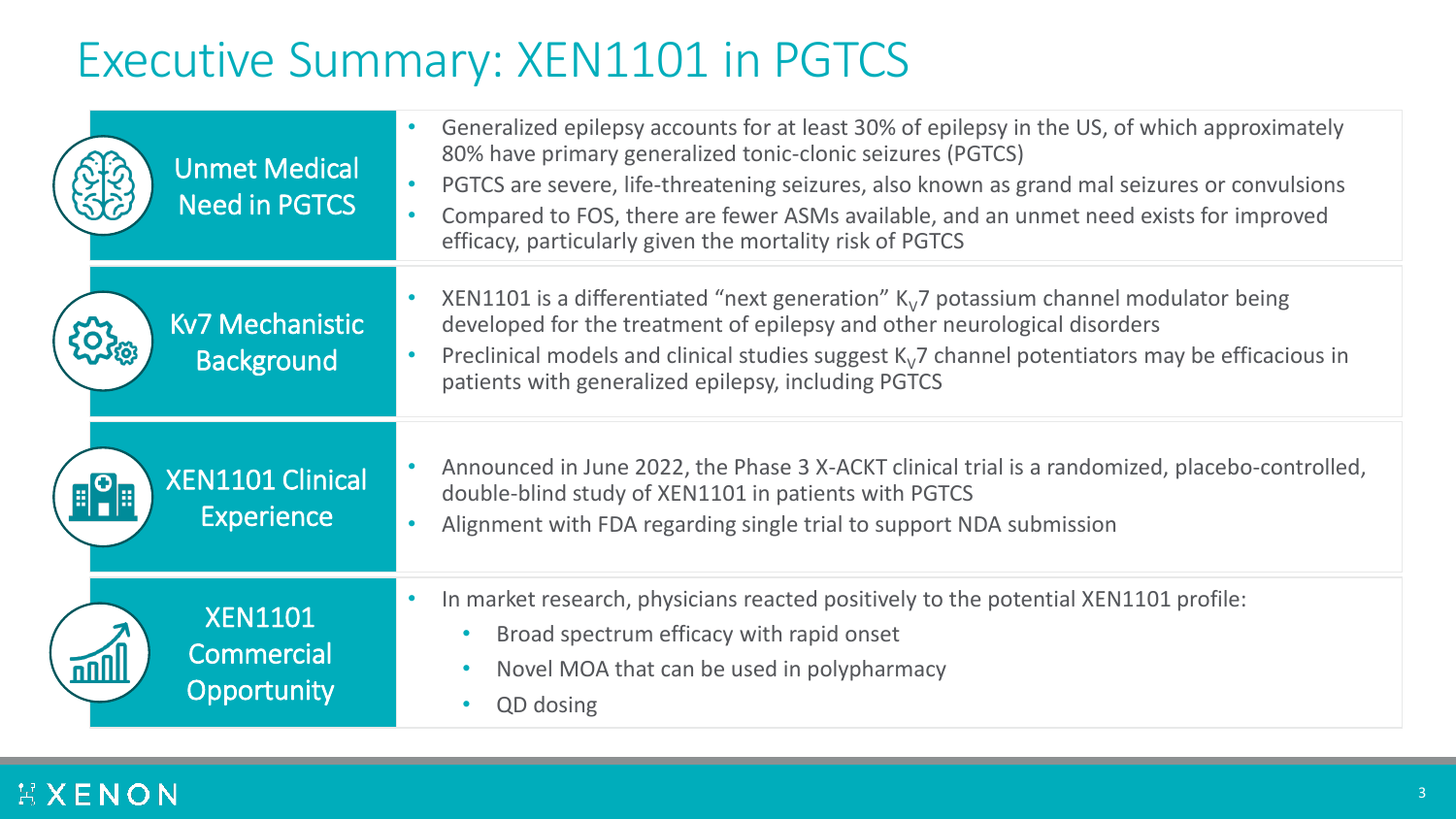## Adult Epilepsy Epidemiology



- Focal onset seizures (FOS) represent the largest segment of the epilepsy population in the U.S.
- Generalized epilepsy is the next most common form; the majority of adult patients with generalized epilepsy experience PGTCS  $(*80\%)$
- Despite the availability of multiple antiseizure medications (ASMs), a substantial unmet medical need exists for novel therapeutic options that can reduce seizure burden in patients who experience consistent seizures

Source: Xenon sponsored market research

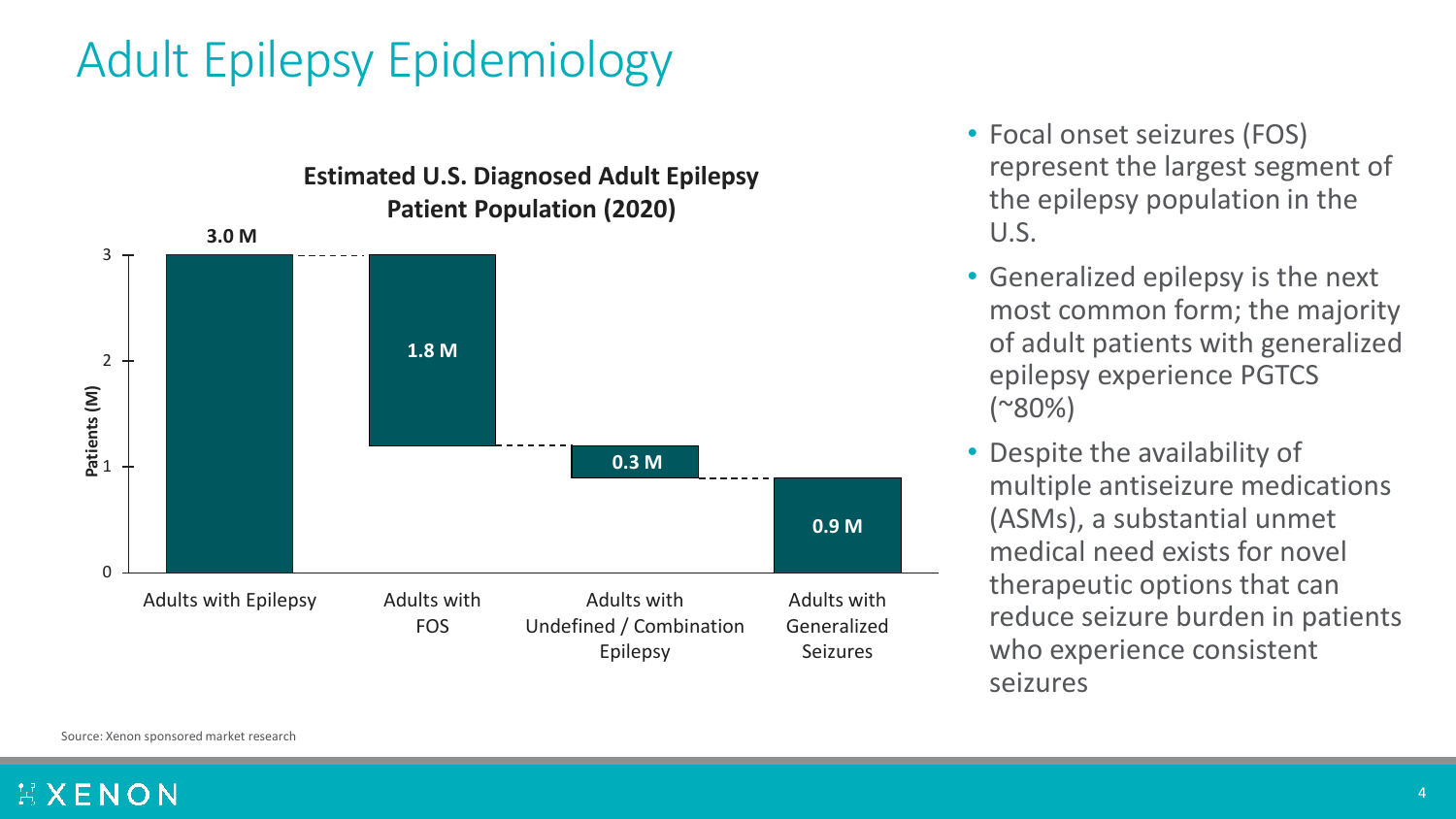## Primary Generalized Tonic-Clonic Seizures (PGTCS) Overview



- Primary generalized tonic-clonic seizures (PGTCS) are a type of seizure lasting a few seconds to minutes
- PGTCS start in both hemispheres of the brain simultaneously (generalized onset) and comprised of tonic and clonic phases
	- Tonic phase: muscle stiffening, loss of consciousness
	- Clonic phase: muscle jerking, risk of inflicting self-harm
- PGTCS (formerly known as *Grand Mal* seizures) are one of the most severe forms of seizures

#### Description Disease Burden Disease Burden Disease Burden Disease Disease Disease Disease Disease Disease Disease Disease Disease Disease Disease Disease Disease Disease Disease Disease Disease Disease Disease Disease Disea

- Seizure frequency varies, usually with recurrences ranging from weeks to months, with a tendency to cluster, and can be fatal
- 30-50% of people who have one unprovoked tonic-clonic seizure have a subsequent event
- PGTCS also has a substantial negative impact on quality of life
	- High unemployment rates (25- 69%) in epilepsy patients
- Unable to drive unless 6-12 months seizure free in most states
- Social stigma and concern of having a seizure in a public setting



- Given the danger and risk of death, PGTCS are generally considered more serious and dangerous than FOS
- Death can be caused by seizure injury or SUDEP (sudden unexpected death in epilepsy)
	- Tonic phase can result in falls and clonic phase can result in additional injury
	- Generalized tonic-clonic seizures increase the risk of SUDEP
	- Not well understood but involved impaired brain, heart, and lung function
- Mortality rate is 1.6-9.3x higher in epilepsy patients than the general population

Source: Xenon sponsored market research

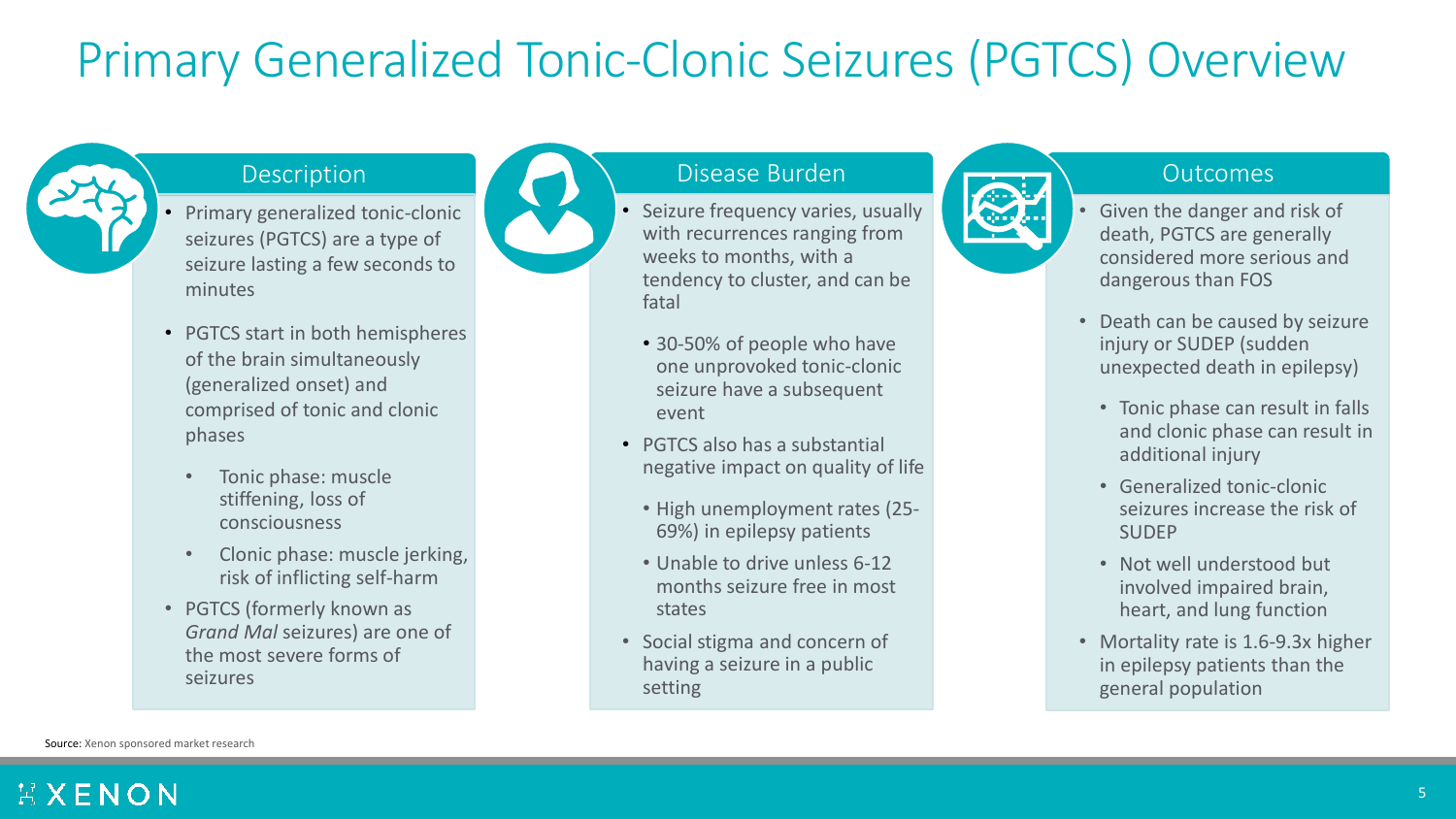### PGTCS Treatment Paradigm



#### **Treatment Considerations**

- Fewer ASMs are approved to treat PTGCS despite the more severe seizure phenotype
- Cycling through treatment options is common after initial monotherapy as patients seek seizure freedom
- Select ASMs, particularly sodium channel blockers and GABAergic agents, may exacerbate idiopathic generalized epilepsies (IGEs) and can provoke absence or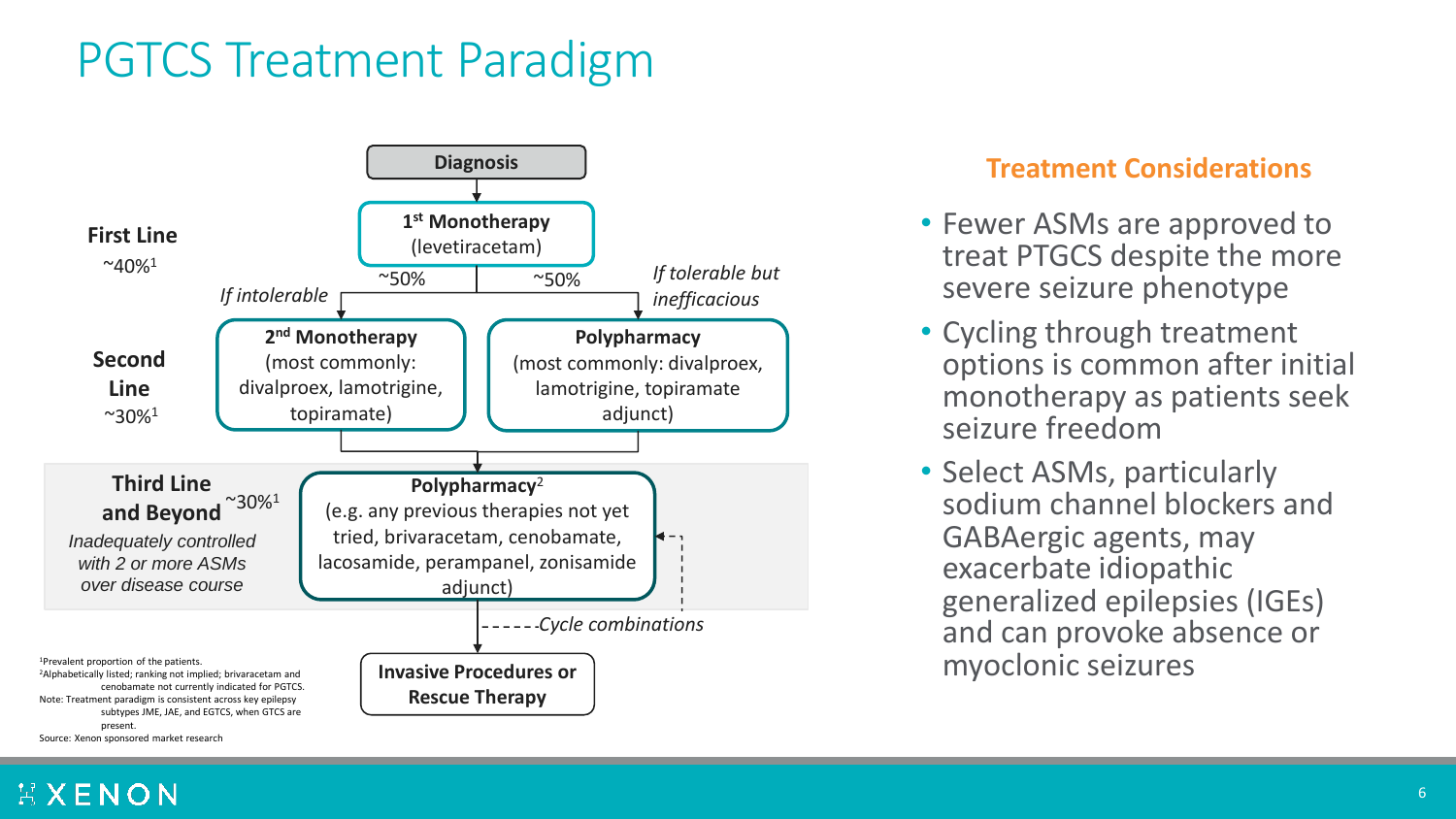## Factors Influencing Clinical Decision-Making

#### **Types of Seizures and Efficacy**

- Broad spectrum coverage is a key consideration
	- *"It's very helpful if one drug can cover multiple seizure types." – PGTCS KOL*
- Avoiding ASMs that can exacerbate certain seizures is equally important

#### **Patient Characteristics and Comorbidities**

- Patient characteristics (e.g. women of childbearing age)
- Patient history including comorbidities (e.g. mood disorders) considered in context of side effects and drug-drug interactions



#### **Safety and Tolerability**

- Many ASMs impact mood or weight; if a patient is sensitive to either, physicians adjust medication choice
	- *"If patients can't tolerate a drug, it does us no good." – PGTCS KOL*

### **Titration, Onset of Action and Dosing**

- Titration requirements can be complicated for patients to follow
- Quick onset of action is valuable for patients with uncontrolled seizures
- Once-daily oral treatment is ideal for ongoing maintenance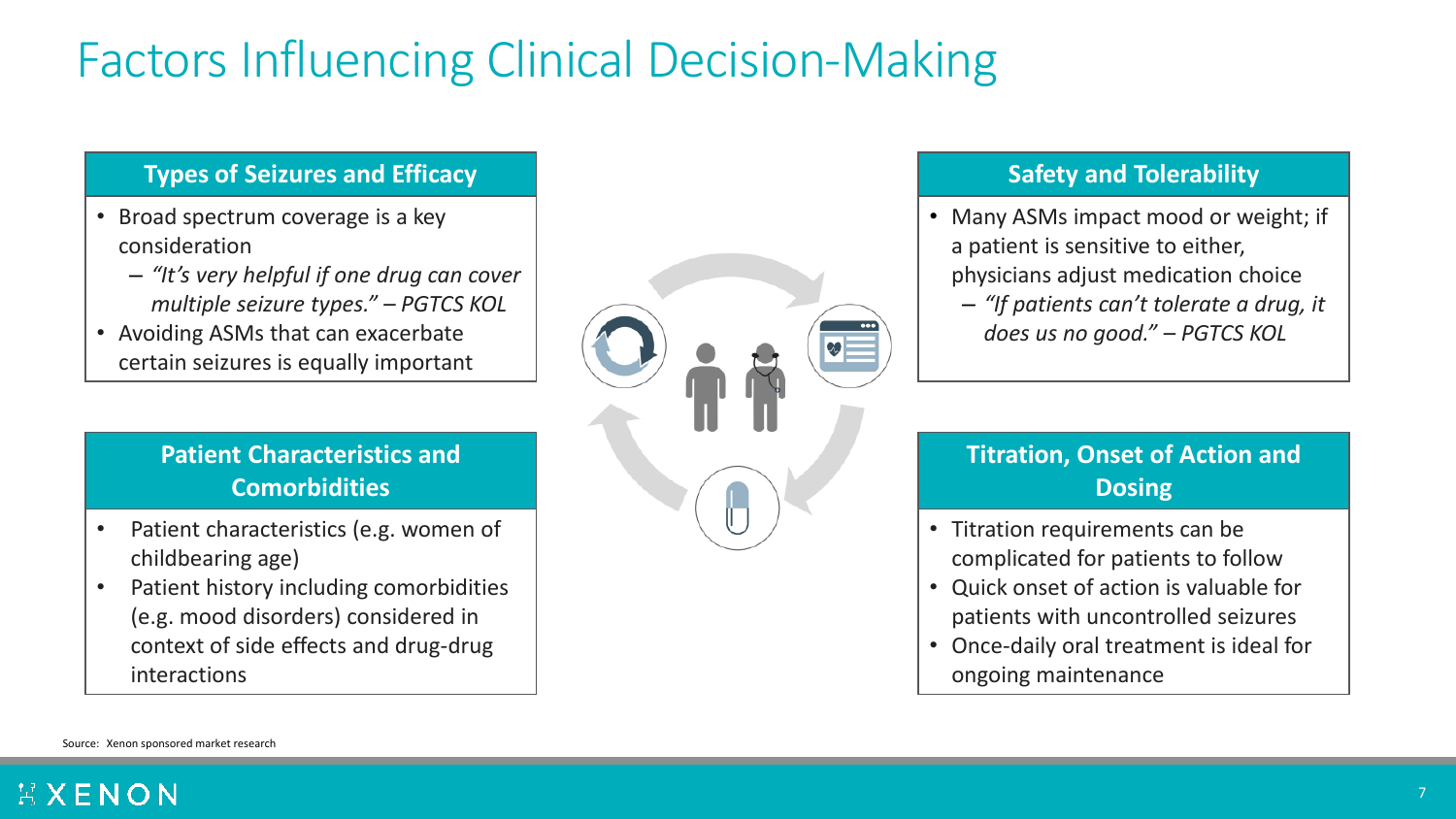### Key Unmet Needs for PGTCS Patients

#### **Key Unmet Needs Key Insights**

| <b>Effective Treatments for</b><br><b>Third Line and Beyond</b><br><b>Patients</b>                                                       | • PGTCS is heterogenous and 30% of patients are third line and beyond with high unmet need, particularly as tonic-<br>clonic seizures are dangerous and can lead to falls or death<br>- "There are patients who don't respond initially to several drugs. There is still much unmet need for therapies for<br>them." - PGTCS KOL                                                 |  |  |  |
|------------------------------------------------------------------------------------------------------------------------------------------|----------------------------------------------------------------------------------------------------------------------------------------------------------------------------------------------------------------------------------------------------------------------------------------------------------------------------------------------------------------------------------|--|--|--|
| <b>More Options with</b><br><b>Once-Daily Dosing</b>                                                                                     | • Disease severity limits use of select agents (e.g. lamotrigine) as patients look for more potent alternatives<br>Compliance is critical; a drug with daily dosing and a longer half-life to provide coverage for missed doses would gain<br>$\bullet$<br>favor among prescribers                                                                                               |  |  |  |
| <b>Improved</b><br><b>Safety/Tolerability</b>                                                                                            | • ASMs impact mood, dizziness, weight and more; patients on multiple ASMs experience compounding adverse events<br>and therefore tolerability is a top consideration for physicians to improve patient QOL<br>- "This is a lifelong disease so I would not want to put a patient on something that will make them miserable every<br>day." - PGTCS KOL                           |  |  |  |
| <b>Novel MOAs for Rational</b><br><b>Polypharmacy</b>                                                                                    | • As existing options do not achieve desired efficacy on all patients, physicians are looking for novel MOAs to bolster<br>the treatment paradigm<br>- "If I have tried a few sodium channel blockers and GABA agents and they are not working, I would rather try a<br>drug with a novel MOA than another one of those." - PGTCS KOL<br>Source: Xenon sponsored market research |  |  |  |
| Potential for XEN1101 to address unmet needs in PGTCS, particularly for patients with persistent seizures<br>despite prior ASM treatment |                                                                                                                                                                                                                                                                                                                                                                                  |  |  |  |

### **HXENON**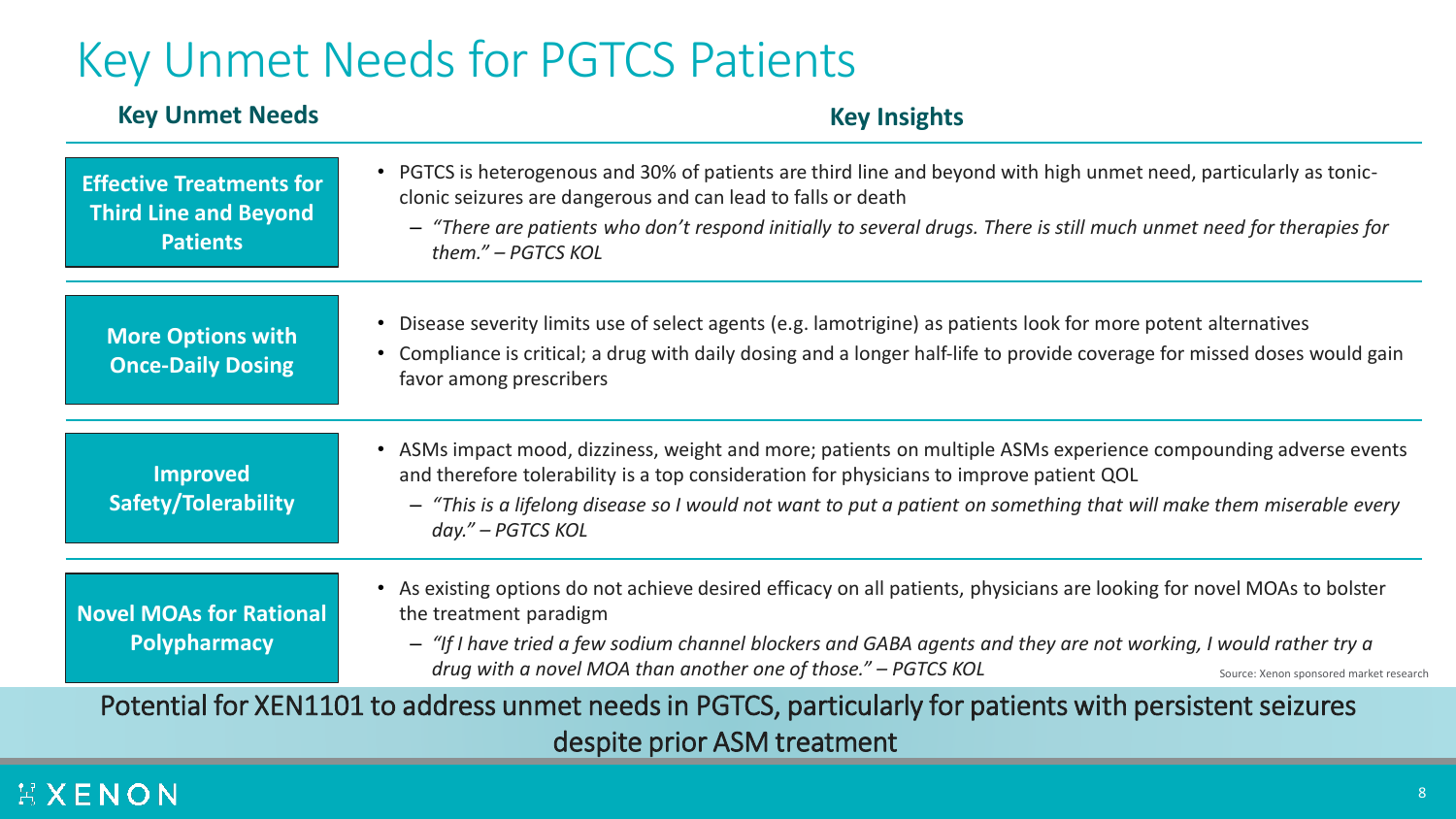## Rationale Supporting XEN1101 Development in PGTCS

- XEN1101 anti-seizure activity in maximum electroshock seizure and pentylenetetrazole preclinical models, both known to predict efficacy for primary generalized seizures
- ICA-105665 (Kv7 potassium channel opener) suppressed photosensitivity (EEG model) in generalized epilepsy patients<sup>1</sup>
- Levetiracetam, valproic acid, lamotrigine, and brivaracetam (not approved for PGTCS) suppressed photosensitivity in generalized epilepsy patients and demonstrate PGTCS efficacy<sup>2</sup>
- In X-TOLE, XEN1101 demonstrated broad impact across all focal seizure subtypes, including those that progressed to generalized seizures

<sup>1</sup> Kasteleijn-Nolst Trenité et al, Epilepsia. 2013;54(8) <sup>2</sup>Verotti et al, Epileptic Disord. 2012;14(4)

Significant unmet need remains in PGTCS despite available treatment options and an opportunity remains for a broad-spectrum agent with activity across seizure types

### XXENON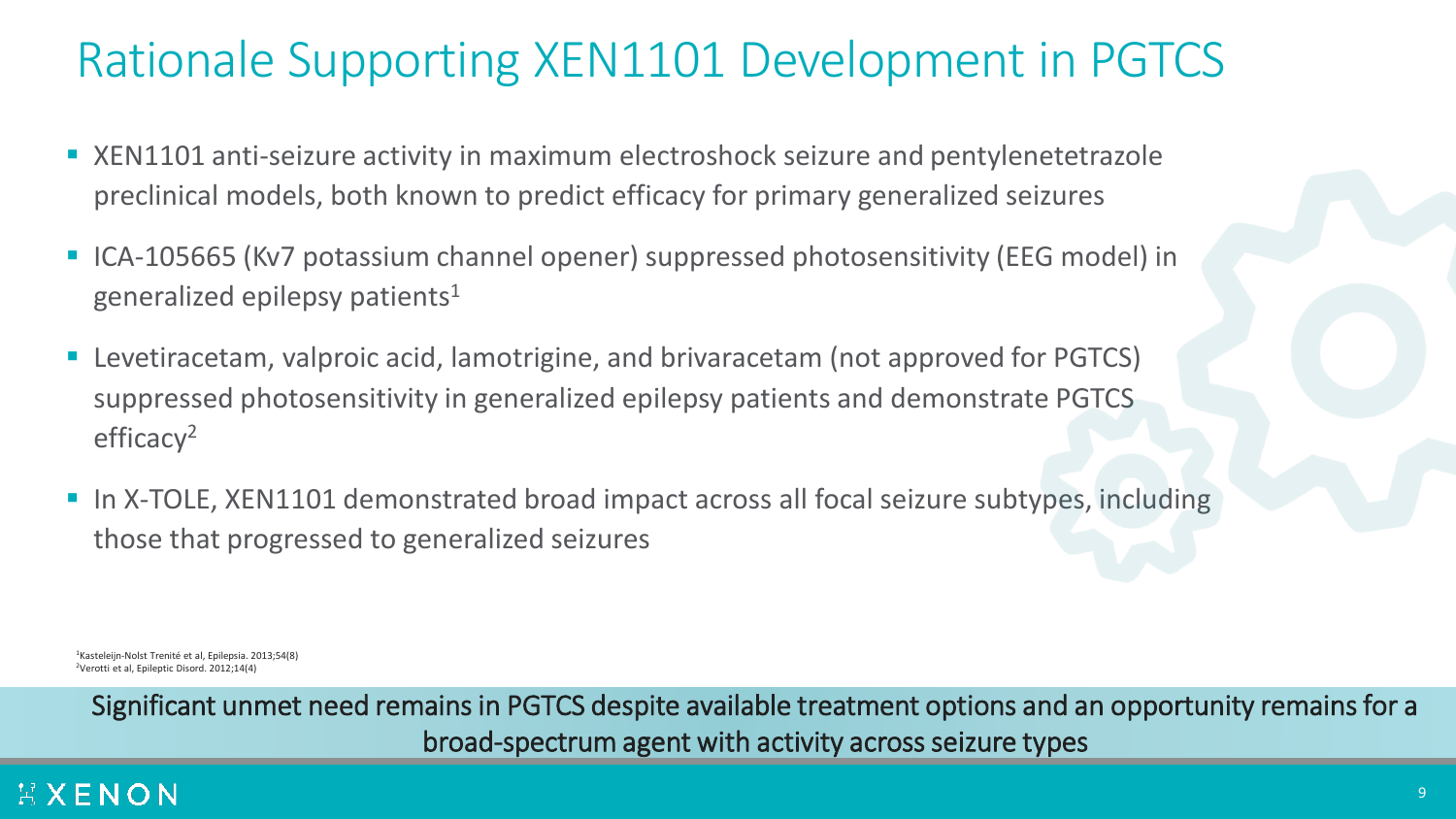## XEN1101 "X-ACKT" PGTCS Phase 3 Trial Design

■ Aligned with FDA regarding clinical development plan in PGTCS to conduct a single, multi-center, placebocontrolled Phase 3 study to support registration ( $N = 160$ )



#### ▪ **Primary Objective:**

- MPC of 25 mg dose of XEN1101 vs placebo on seizure frequency in adults with primary generalized tonic-clonic seizures (PGTCS) taking 1 to 3 ASMs in the DBP
- **Secondary Objectives** include assessing the effect on XEN1101 vs placebo on RR50, seizure freedom and PGI-C